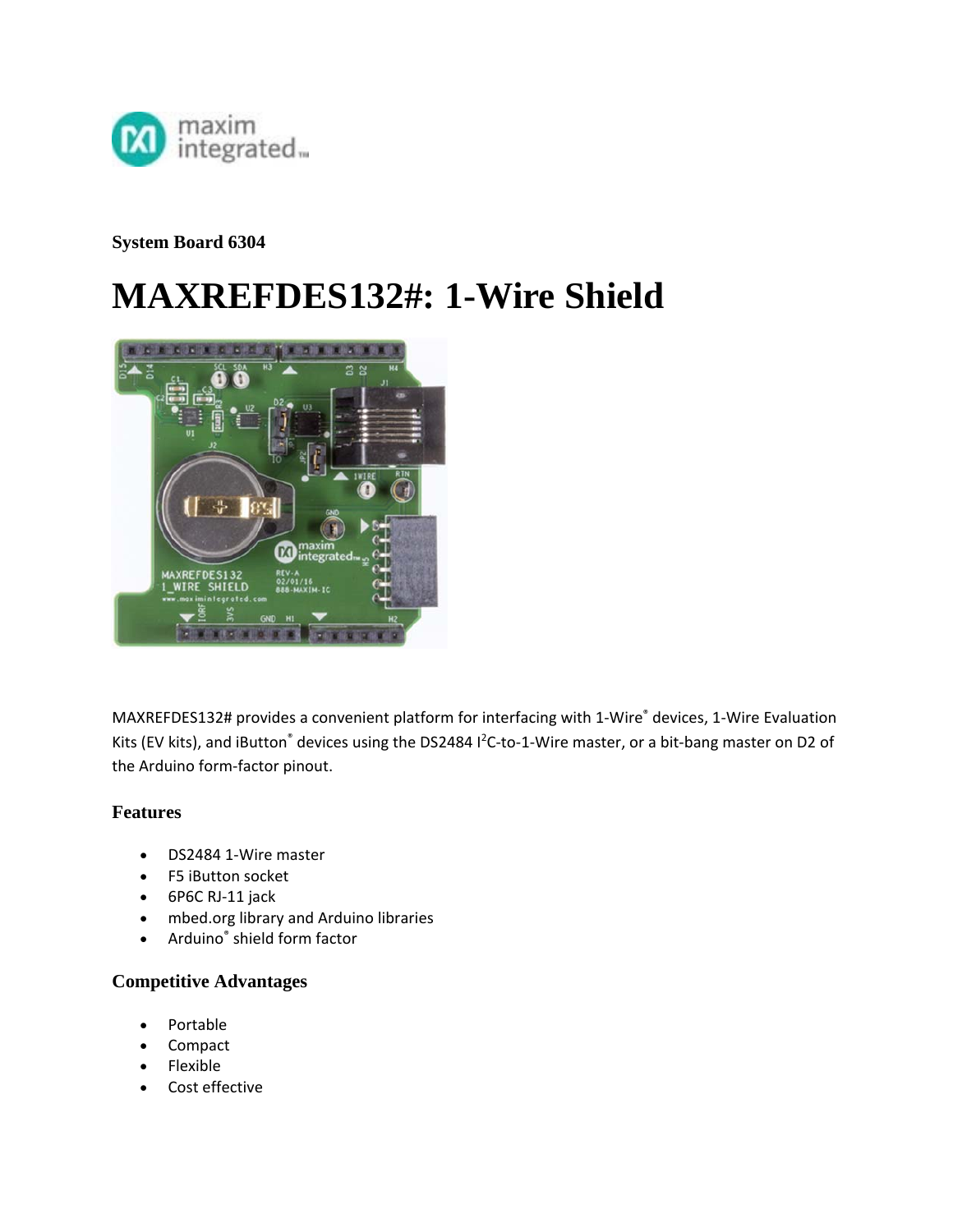# **Applications**

- 1‐Wire Network
- Data Logging
- Rapid Prototyping

## **Introduction**

Maxim's 1-Wire bus continues to flourish in the era of IoT. This unique protocol provides communication and power along a single wire, at relatively long distances. Now, with MAXREFDES132#, Maxim merges a reliable, hardware based 1-Wire master with Arduino and mbed.org platforms.

MAXREFDES132# provides a convenient platform for interfacing with 1-Wire devices, 1-Wire EV kits, and iButton through the DS2484 I<sup>2</sup>C-to-1-Wire master, or a bit-bang master on D2 of the Arduino form-factor pinout. Both masters are supported by the  $ARM^{\circledR}$  mbed<sup>™</sup> OneWire Library and the Arduino Library. Bit Banging is only supported on the MAX32600MBED platform, the DS2484 I<sup>2</sup>C-to-1-Wire master can be used on any mbed platform.



System Diagram

*Figure 1. The MAXREFDES132# reference design block diagram.*

# **Detailed Circuit Description**

Figure 1 is a block diagram of MAXREFDES132#.

The MAX3394E two-channel bidirectional level-translator provides compatibility between 5V and 3.3V platforms using the IOREF pin of the Arduino form factor.

The DS2484  $I<sup>2</sup>C$ -to-1-Wire master provides internal user-adjustable timers that relieve the system host processor from generating time-critical 1-Wire waveforms, supporting both standard and overdrive 1-Wire communication speeds. In addition, the 1-Wire bus can be powered down under software control through D3 of the Arduino form-factor pinout.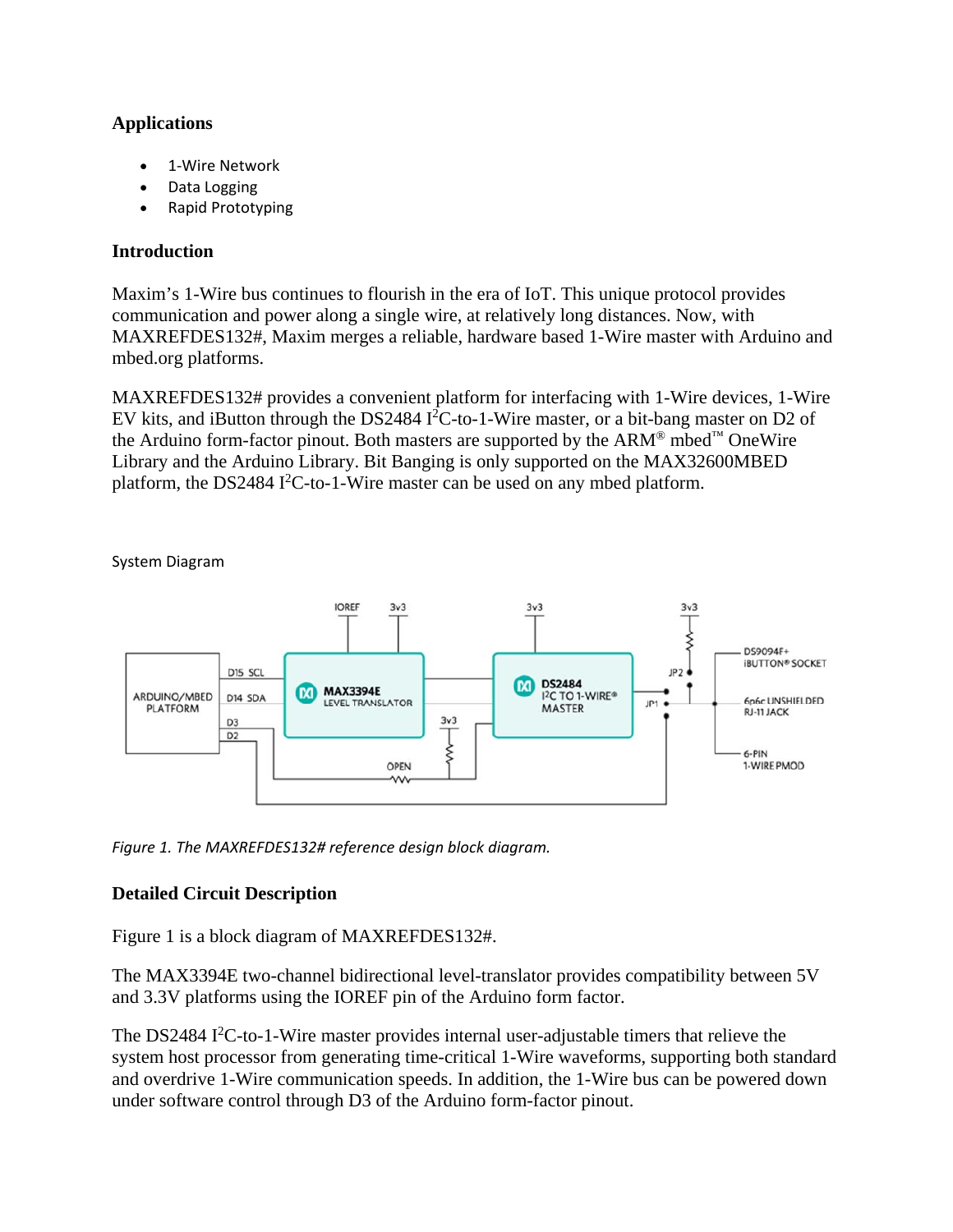D<sub>2</sub> can be used to bit bang the 1-Wire bus by installing JP1 on pins 1-2 and installing JP<sub>2</sub> to connect the provided pullup to the bus. Bit Banging is only supported by the OneWire Library on mbed for the MAX32600MBED board.

## **Detailed Description of Firmware**

A OneWire Library that supports all of our silicon masters from one common API has been developed for ARM Cortex®-M micros using the online development environment mbed.org. The library and example programs can be found at the following links. https://www.mbed.com/en/

- mbed.org
	- o Library https://developer.mbed.org/teams/Maxim‐Integrated/code/OneWire/
	- o Demo Program https://developer.mbed.org/teams/Maxim‐ Integrated/code/MAXREFDES132\_OneWire\_Demo/
- Arduino
	- o Library https://github.com/MaximIntegratedRefDesTeam/OneWire
	- o Example programs for Arduino can be found in the library download folder OneWire/examples

The demo program iterates through the devices on the 1-Wire bus, and prints their 64-bit ROM IDs to a terminal. If the DS1920 is found, a temperature conversion is executed and the temperature is displayed in the terminal.



*Figure 2. Demo program flow chart.*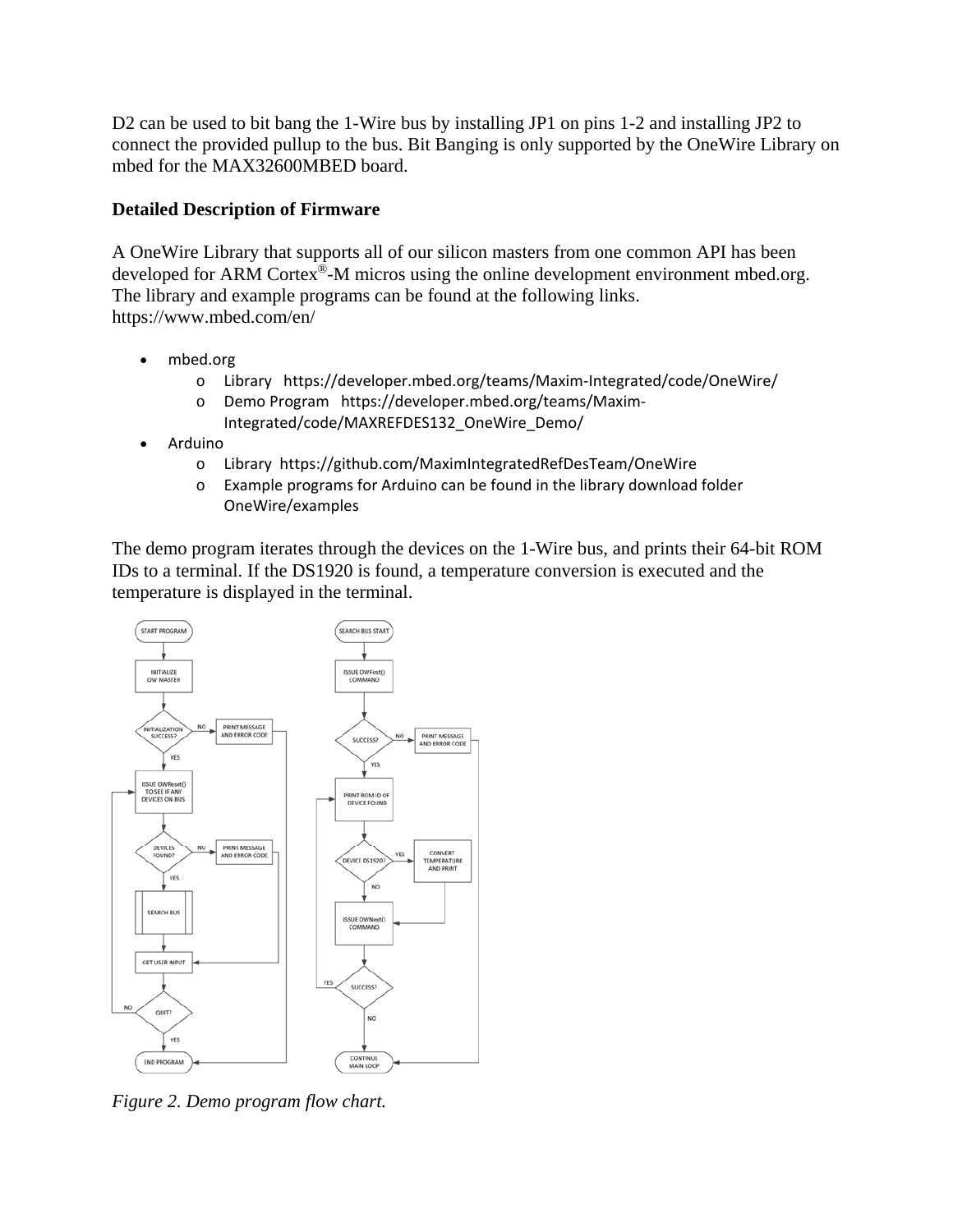# **Quick Start**

## **Required equipment:**

- Windows<sup>®</sup> PC with a USB port
- MAXREFDES132#
- Compatible Arduino form‐factor mbed platform

### **Procedure**

The reference design is fully assembled and tested. Follow the steps below to verify board operation.

#### **mbed.org**

- 1. Connect MAXREFDES132# to your platform.
- 2. Ensure JP1 and JP2 are configured properly for the 1‐Wire master you would like to use.
	- 1. DS2484: JP1 on pins 2‐3, JP2 removed.
	- 2. Bit Bang: JP1 on pins 1‐2, JP2 installed. Bit Bang is only supported on MAX32600MBED platform.
- 3. Install the provided DS1920 iButton, or user supplied 1‐Wire device.
- 4. Connect USB cable from the PC to your platform.
- 5. If you have never used mbed, setup an account and add your platform to your online compiler according to the instructions on your platform's product page.
- 6. If you are using Windows and have never used serial communications between your PC and your mbed platform, follow the instructions. https://developer.mbed.org/handbook/Windows‐ serial‐configuration
- 7. Navigate your browser to the following link. https://developer.mbed.org/teams/Maxim‐ Integrated/code/MAXREFDES132\_OneWire\_Demo/
- 8. Click the 'Import this program' button and import the demo as a 'program'
- 9. Ensure that the #define for the 1‐Wire master you want to use is uncommented and all others commented out
- 10. Compile and download the resulting binary to your platform.
- 11. Open Hyperterminal, or your favorite terminal emulator to find the appropriate COM port for your platform, and configure the connection for 9600bps, 8‐N‐1 with no flow control.
- 12. Ensure the terminal is configured for 'Auto' receive and 'CR+LF' transmit.
- 13. Press the reset button on your platform and exercise the demo.

#### **Arduino**

- 1. Download the OneWire Library and install it to your libraries folder following the directions. https://github.com/MaximIntegratedRefDesTeam/OneWire https://www.arduino.cc/en/Guide/Libraries
- 2. Connect MAXREFDES132# to your Arduino board.
- 3. Ensure JP1 and JP2 are configured properly for the 1‐Wire master you would like to use
	- 1. DS2484 JP1 on pins 2‐3, JP2 removed
	- 2. Bit‐Bang master JP1 on pins 1‐2, JP2 installed.